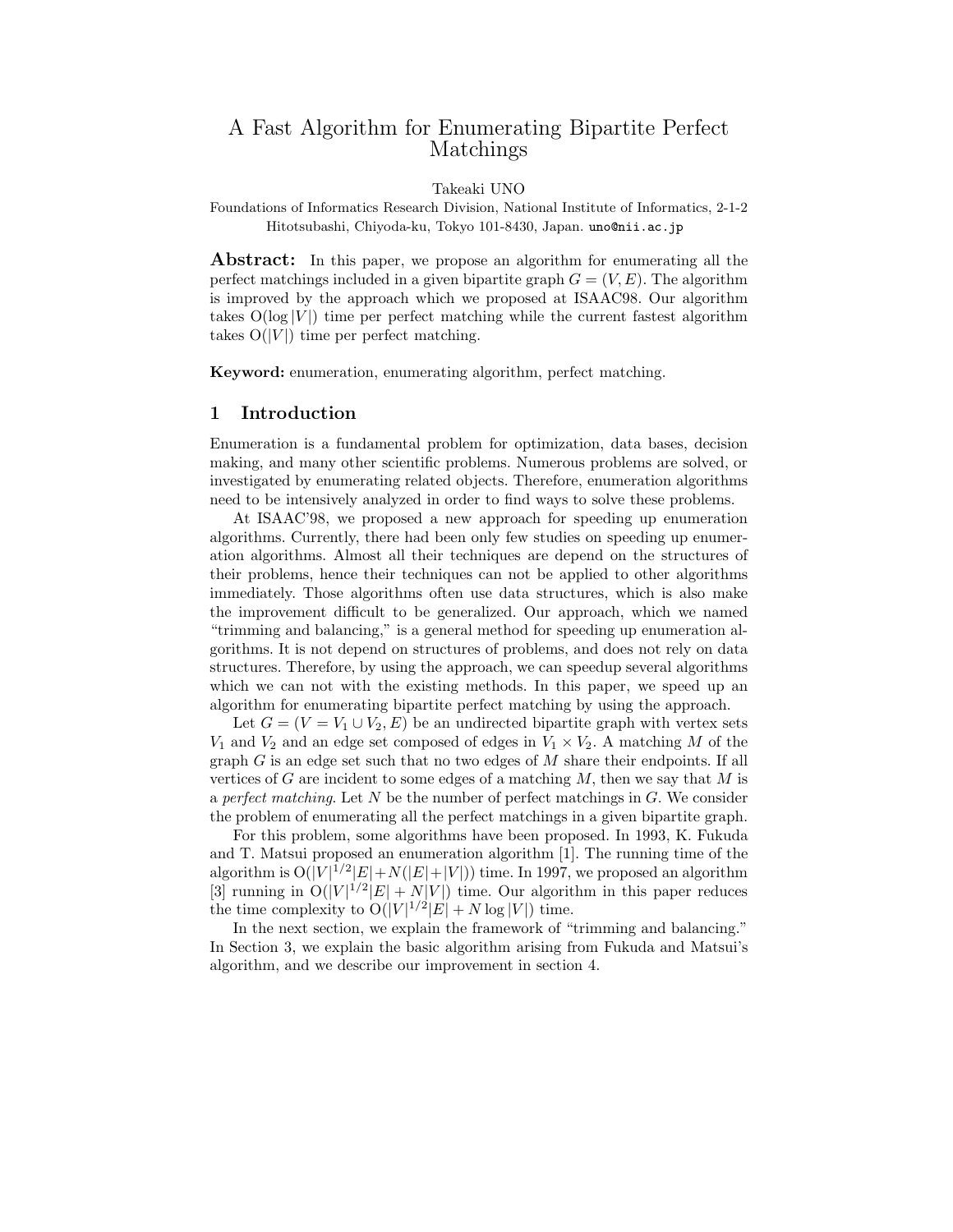#### **2 Approach for Speeding Up Enumeration Algorithms**

This section explains our approach, which we proposed at ISAAC 98. Here, we omit the details and proofs. Readers should refer [4, 5]. The approach uses an amortized analysis. The analysis bounds time complexities of enumeration algorithms with two parameters. Since decrease of these two parameters result smaller time complexities, the goal of the approach is to improve algorithms to get small parameters. The way of improvement is to add two phases to each iteration of the algorithms, which decreases each parameter, respectively.

Firstly, we explain the amortized analysis. Consider enumeration algorithms based on recursive. For a given enumeration algorithm and its input, we define the *enumeration tree* by  $\mathcal{T} = (\mathcal{V}, \mathcal{E})$ , where  $\mathcal{V}$  is the set of all iterations occurring in the algorithm, and an edge of  $\mathcal{E} \subseteq \mathcal{V} \times \mathcal{V}$  connects two vertices iff one of them occurs in the other. In this paper, we define an iteration by computation in a recursive call excluding the computation in recursive calls occurring in the recursive call. For a vertex v of a tree, let  $D(v)$  be the set of descendants of v,  $Ch(v)$  be the set of children of v. For a vertex  $x \in V$ , we denote the computation time in x by  $t(x)$ , and define  $\hat{t}(T) = \max_{x \in \mathcal{T}} \{t(x)/|D(x)|\}.$ 

The idea of the amortized analysis is to distribute the computation time of an iteration x to all the children of x such that each children y receives computation time proportional to  $t(y)$  or  $|D(y)|$ . This is for the balance of amount of computation time which the descendants of children receive. This distribution almost amortizes computation time of iterations. By adding several modifications to this idea, we can avoid the bad cases, and can state that the sum of computation time in an enumeration tree T is  $O(\hat{t}(T)x^*(T))$  per iteration. Here  $x^*(\mathcal{T})$  is a parameter of  $\mathcal T$  which is bounded by the following ways.

Let P be the set of paths of T from the root to a leaf, and  $\alpha > 1$  be a constant number.  $x^*(\mathcal{T})$  is less than or equal to the maximum number of vertices in a path  $P \in \mathcal{P}$  satisfying  $T(x) > \frac{\alpha - 1}{\alpha}$  $\frac{-1}{\alpha}$   $\sum$  $u \in Ch(x)$  $T(u)$ .

This is a result of [4, 5]. From this, we can get the following lemma.

**Lemma 1.** *If the enumeration tree satisfies the following conditions for a constant* c, then  $x^*(T) = O(\log_{c/(c-1)} t(x_0)).$ 

*(1)*  $t(x) > t(y)$  *for any child y of a vertex* x (2) If a vertex w satisfies  $t(w) < 4c^2$ , then  $|D(w)|$  is constant. (3) If a vertex w satisfies  $t(w) \geq 4c^2$ , then  $Ch(w)$  can be split into two subset  $Ch_1(w)$  and  $Ch_2(w)$  *such that*  $\sum_{u \in Ch_1(w)} t(u)$ ,  $\sum_{u \in Ch_2(w)} t(u) \geq (1/c)t(w) - c$  *satisfies.* 

*Proof.* We set  $\alpha = 2c + 1$ . On vertex w satisfying  $t(w) > \frac{\alpha - 1}{\alpha} \sum_{u \in Ch(w)}$ ,  $\frac{2c+1}{2c}t(w) > \sum_{u \in Ch_1(w)} t(u) + \sum_{u \in Ch_2(w)} t(u)$  holds. Hence, from the assumption (3), we have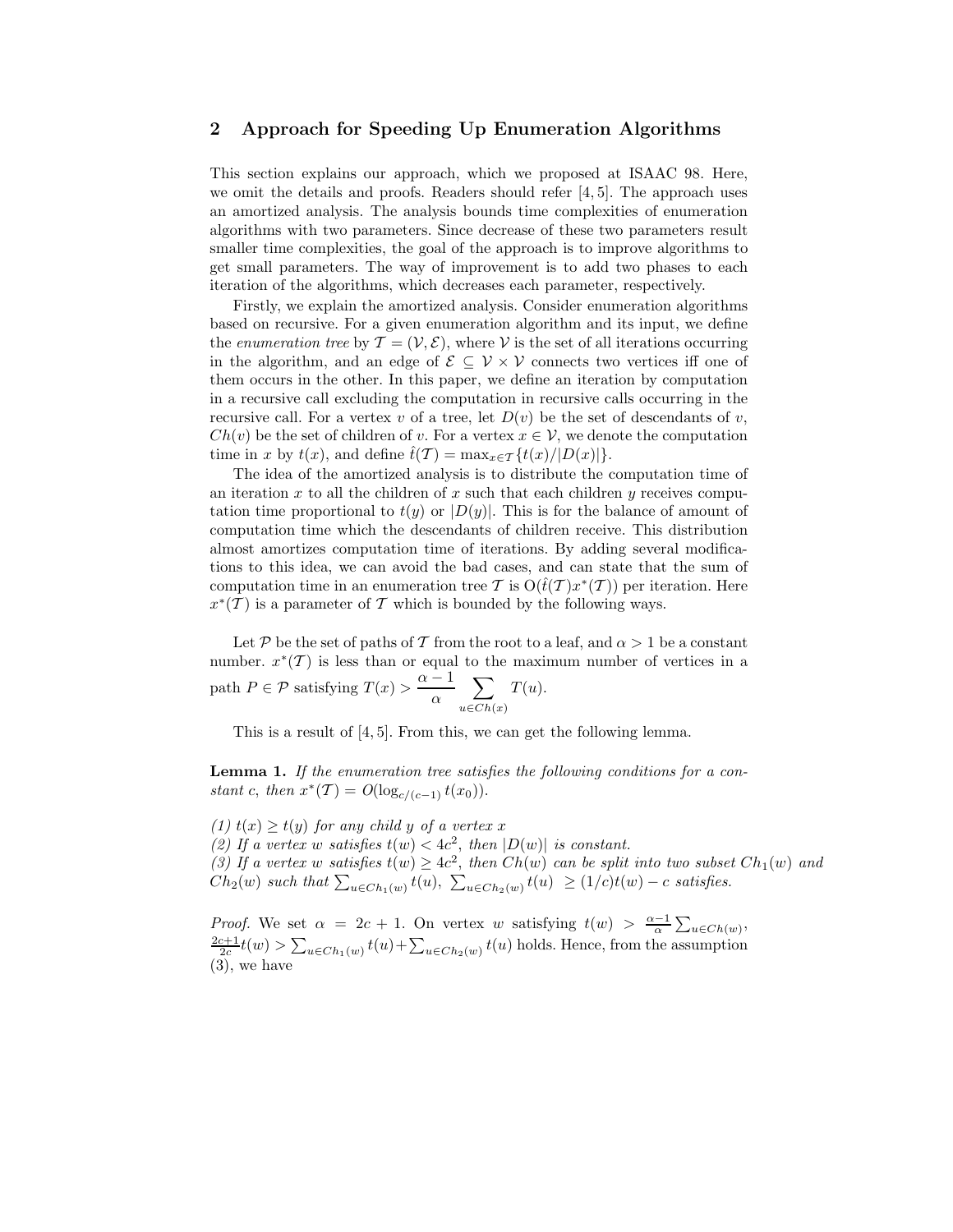$$
\sum_{u \in Ch_2(w)} t(u) \le \frac{2c+1}{2c} t(w) - \sum_{u \in Ch_1(w)} t(u)
$$
  

$$
\le \frac{2c+1}{2c} t(w) - \frac{2}{2c} t(w) + c
$$
  

$$
\le \frac{2c-1}{2c} t(w) + \frac{t(w)}{4c}
$$
  

$$
= \frac{4c-1}{4c} t(w).
$$

Similarly, we have  $\sum_{u \in Ch_1(w)} t(u) \leq \frac{4c-1}{4c} t(w)$ . Hence, we get  $t(u) \leq \frac{4c-1}{4c} t(w)$ , for any child u of w. From the assumption  $(2)$ , there are at most constant number of vertices satisfying  $t(w) < 4c^2$  on any path  $P \in \mathcal{P}$ . Hence, P has at most  $\log_{4c/(4c-1)} t(x_0) + O(1)$  vertices x satisfying  $T(x) > \frac{\alpha - 1}{\alpha}$  $\frac{-1}{\alpha}$   $\sum$  $u \in Ch(x)$  $T(u)$ . Therefore,  $x^*(T) = O(\log_{c/(c-1)} t(x_0)).$ 

From this, we can improve the algorithm by decreasing  $\hat{t}(\mathcal{T})$  and bounding  $x^*(\mathcal{T})$  with the three conditions of the lemma. For this purpose, our approach "trimming and balancing" does these by adding two phases. The first phase "trimming phase" reduces the input, i.e., removes unnecessary parts from the inputs, to decrease  $t(x)$  so that the order of  $\hat{t}(T)$  is reduced. The second phase "balancing phase" balance the size of subproblems so that each subproblem  $y$ has not so small size after the trimming phase, to satisfy the conditions of the lemma. We describe the framework of trimming and balancing approach.

**Algorithm** ENUMERATION INIT  $(X)$ **Step 1:**  $X := \text{trimming phase } (X)$ **Step 2: Call** ENUMERATION  $(X)$ 

```
Algorithm ENUMERATION (X)Step 1: For i := 1 to (the number of subproblems)
```
**Step 2:** Generate the input  $X_i$  of subproblem i by balancing phase

**Step 3:**  $X_i := \text{trimming phase to } (X_i)$ 

**Step 4:** Call ENUMERATION  $(X_i)$ 

**Step 5: End for**

## **3 An Algorithm for Perfect Matchings**

In this section, we explain the basic algorithm arising from Fukuda and Matsui's algorithm[1]. In the next section, we improve this algorithm by "trimming and balancing" approach. For a given bipartite graph  $G = (V_1 \cup V_2, E)$ , we denote the set of all the perfect matchings in G by  $\mathcal{M}(G)$ . For an edge subset E', let  $G \setminus E'$ be the graph obtained by deleting all the edges of  $E'$  from  $G$ . The algorithm utilizes the following properties to enumerate perfect matchings.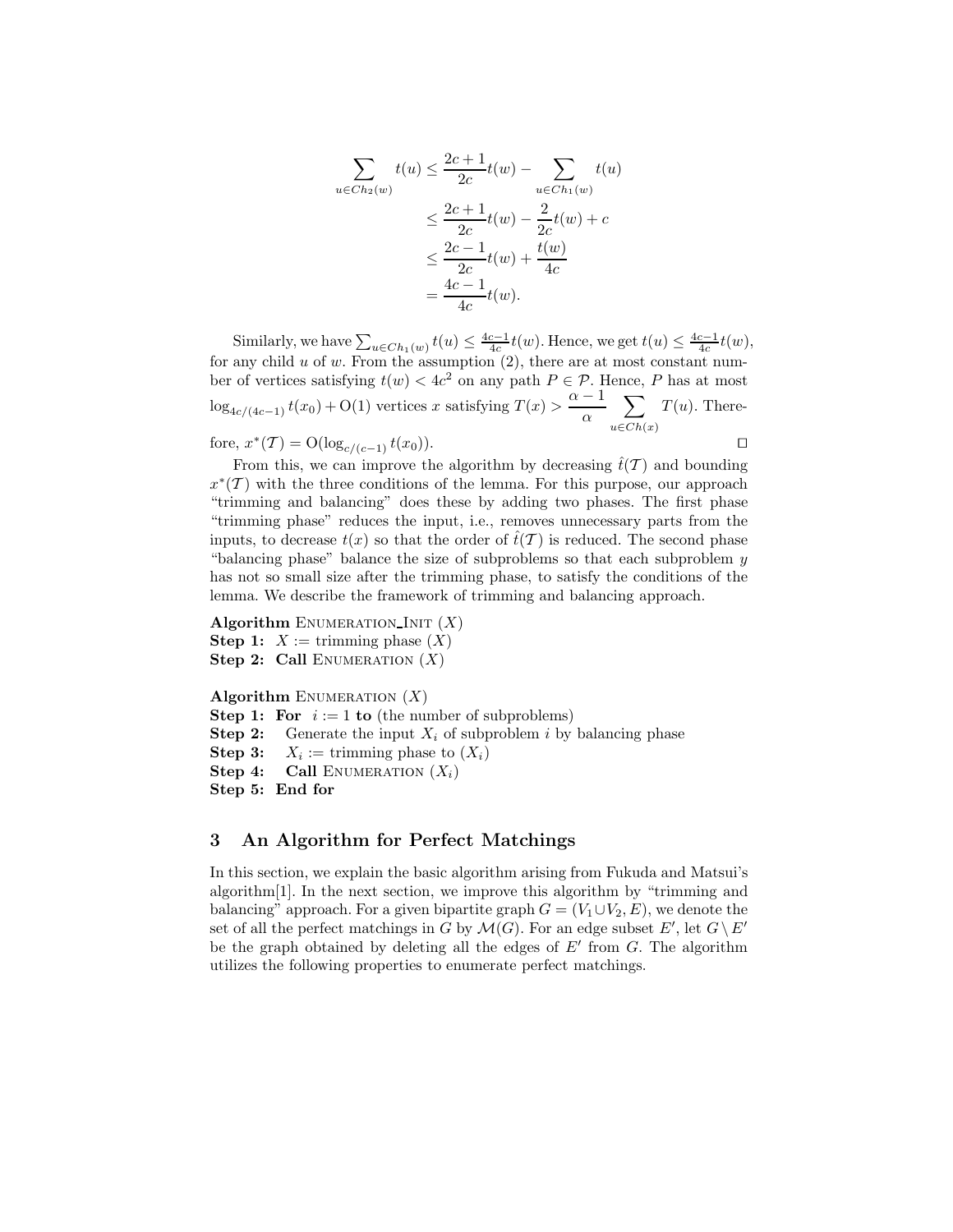*Property 1.* Let  $E_1$  and  $E_2$  be edge sets such that  $E_1 \cup E_2$  is the set of edges incident to a vertex v, and  $E_1 \cap E_2 = \emptyset$ . Then,  $\mathcal{M}(G \setminus E_1) \cap \mathcal{M}(G \setminus E_2) = \emptyset$ . and  $\mathcal{M}(G \setminus E_1) \cup \mathcal{M}(G \setminus E_2) = \mathcal{M}(G)$ .

*Proof.* A perfect matching M of G including an edge of  $E_1$  is a perfect matching of  $G \setminus E_2$  and vice versa. A perfect matching M of G including an edge of  $E_2$ is a perfect matching of  $G \setminus E_1$  and vice versa. M includes exactly one edge of  $E_1 \cup E_2$ , hence the statement holds.

By using this property, the enumeration problem can be partitioned into two subproblems of  $G \setminus E_1$  and  $G \setminus E_2$ , if both  $G \setminus E_1$  and  $G \setminus E_2$  include a perfect matching, respectively.  $G \setminus E_i$  has a perfect matching iff a perfect matchings M satisfy  $M \cap E_i = \emptyset$ . Hence, we find two distinct perfect matchings M and M', and set  $E_1$  and  $E_2$  so that  $E_1$  includes an edge  $e \in M \setminus M'$  and  $E_2$  includes an edge  $e \in M' \setminus M$ .

A perfect matching M can be found in  $O(|V|^{1/2}|E|)$  time [2]. To find another perfect matching M , we use *alternating cycles*. For a perfect matching M and a cycle C, if any two edges in  $C \setminus M$  are not adjacent, then we call C an *alternating cycle.* In an alternating cycle, edges of M and edges not in M appear alternatively. By exchanging edges along an alternating cycle, we can obtain a perfect matching different from M. Alternating cycles satisfy the following condition [1].

*Property 2.* For a perfect matching M, there exists another perfect matching iff there exists an alternating cycle.

To find alternating cycles, we utilize a directed graph  $DG(G, M)$  defined for a graph G and a matching M. The vertex set of  $DG(G, M)$  is given by V. The arc set of  $DG(G, M)$  is given by orienting edges of M from  $V_1$  to  $V_2$ , and edges of  $E \setminus M$  in the opposite direction. For any directed cycle C in the graph  $DG(G, M)$ , arcs of M and the other arcs appear alternatively in the cycle of G corresponding to C. Hence, we can find an alternating cycle by finding a directed cycle of  $DG(G, M)$ . For conciseness, we treat an edge  $(u, v)$  (or  $(v, u)$ ) of G and an arc  $(u, v)$  of  $DG(G, M)$  as the same object, for example, arcs of  $DG(G, M)$ which are included in M means arcs of  $DG(G, M)$  corresponding to the edges of M.

By using these properties, we can construct the following enumeration algorithm. We note that we do not need to find a perfect matching in each iteration since we give M or  $M'$  to subproblems when we generate recursive calls.

**ALGORITHM** Basic Algorithm (G) **Step 1: If** ( G includes no perfect matching ) **then** stop. **Step 2:**  $M := ($  a perfect matching of  $G$ ) **Step 3:** Call BASIC ALGORITHM ITER  $(G, M)$ 

#### **ALGORITHM** Basic Algorithm Iter (G, M)

**Step 1:** Construct  $DG(G, M)$ .

**Step 2:** Find an alternating cycle C by finding a directed cycle of  $DG(G, M)$ .

**Step 3: If** ( no directed cycle exists ) **then output** M ; **stop**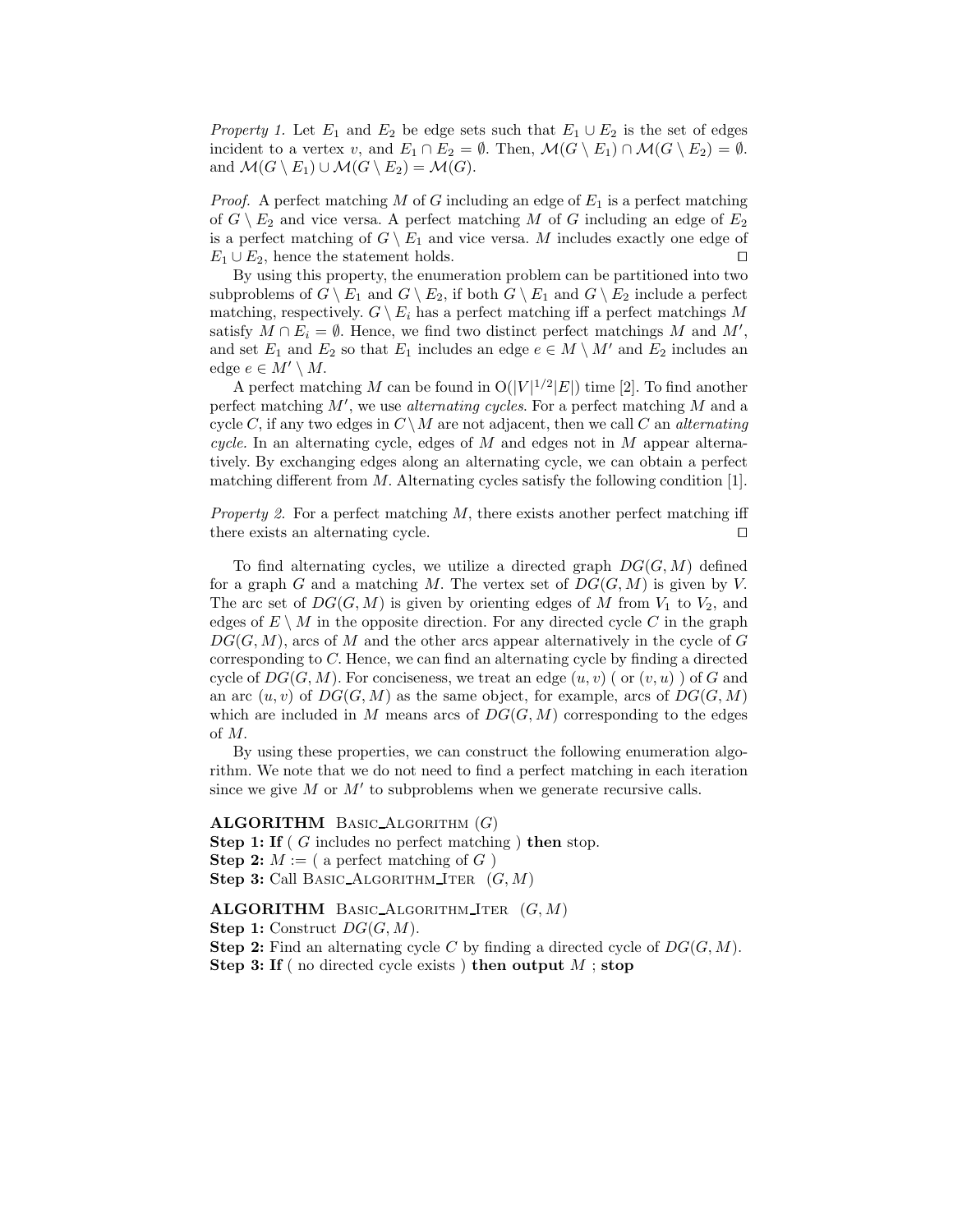

**Fig. 1.** An example of partitioning a problem: *<sup>E</sup>*<sup>1</sup> is composed of *<sup>e</sup>*<sup>1</sup> and *<sup>e</sup>*2*,* and *<sup>E</sup>*<sup>2</sup> is composed of  $e_3$  and  $e_4$ . M' is obtained from M with an alternating cycle  $(1,2,3,4)$ .

**Step 4:**  $M' :=$  the perfect matching obtained from M and C **Step 5:**  $e :=$  an edge in  $M \setminus M'$ ;  $v :=$  an endpoint of  $e$ **Step 6:**  $E_1 := \{e\}$ ;  $E_2 := \{$  all the edges incident to v except for  $e\}$ **Step 7: Call** BASIC ALGORITHM ITER  $(G \setminus E_2, M)$ **Step 8: Call** BASIC\_ALGORITHM\_ITER  $(G \setminus E_1, M')$ 

Let x be a vertex of an enumeration tree of the basic algorithm, and  $G_x =$  $(V_x, E_x)$  and  $M_x$  be the input graph and input matching of x, The time complexity of x is  $O(|E_x| + |V_x|)$ , which is the computation time in Steps 1 through 8 except for the computation done in generated recursive calls in Steps 7 and 8. Since each leaf of an enumeration tree corresponds to an output, and each internal vertex of the tree has two children, the number of iterations is less than twice the number of outputs, which is 2N. Hence, the time complexity of this basic algorithm is  $O(|E||V|^{1/2} + (|E| + |V|)N)$ .

## **4 Improving the Basic Algorithm**

In this section, we improve the basic algorithm by adding a trimming phase and a balancing phase. The trimming phase is composed of two parts, removing edges included in no perfect matching or all perfect matchings, and replacing consecutive degree 2 vertices by an edge.

To explain the first part, we prove a lemma. Let  $Trim'(DG(G, M))$  be the graph obtained by removing the arcs included in no directed cycle, and  $Trim'(G)$ be the undirected version of  $Trim'(DG(G, M))$ . We denote the edges of M included in  $Trim'(G)$  by  $Trim'(M)$ . Let  $IS(G)$  be the graph obtained by removing all the isolated vertices of G.

**Lemma 2.**  $\mathcal{M}(G) = \{ M' \cup (M \setminus Trim'(M)) | M' \in \mathcal{M}(IS(Trim'(G))) \}$ 

*Proof.* An edge e is included in no directed cycle of  $DG(G, M)$  if and only if e is included in all the perfect matchings, or no perfect matching. Hence, all the edges in  $M \setminus Trim'(M)$  are included in any perfect matching of G. Since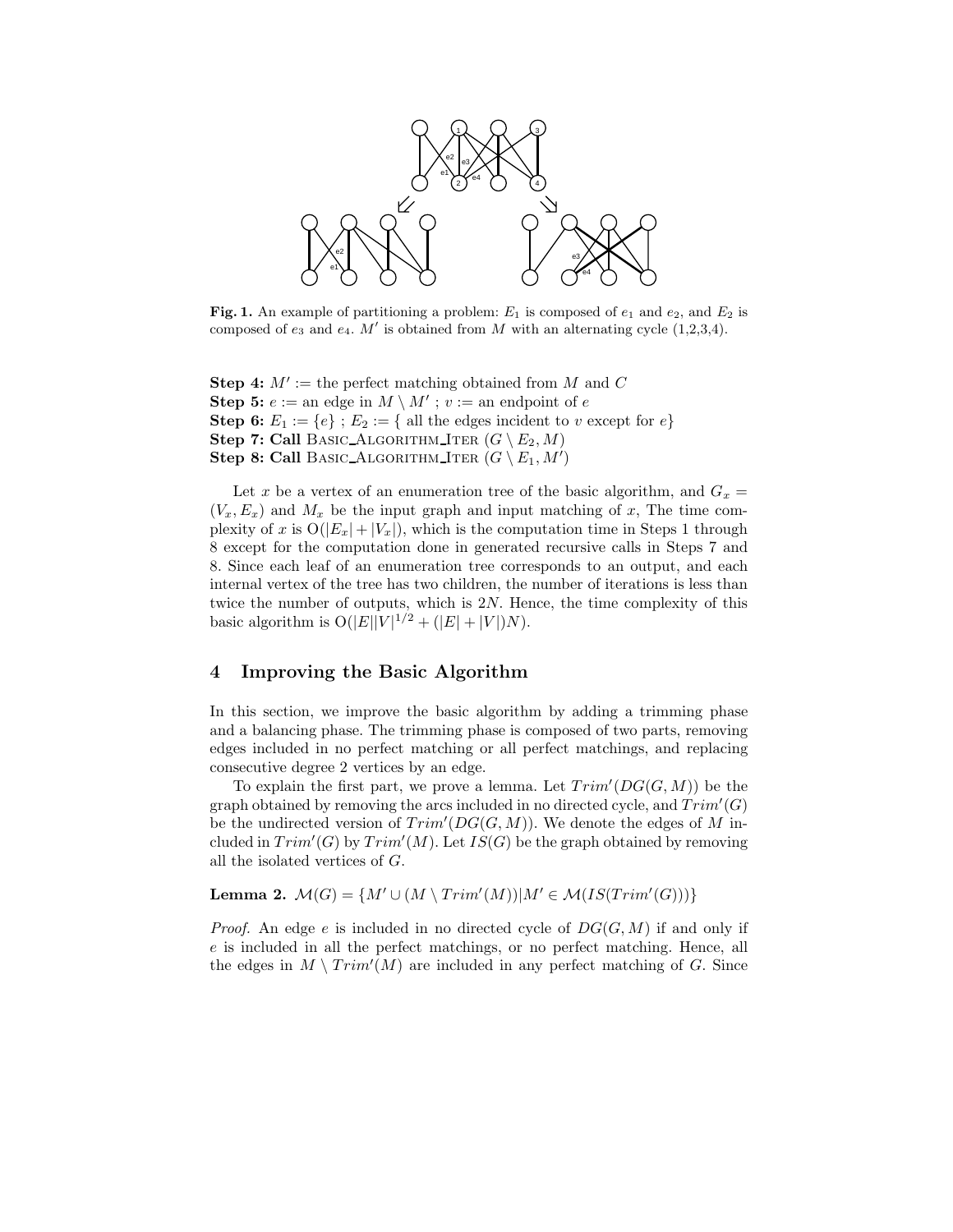

**Fig. 2.** An instance of *DG*(*G,M*)*.* Bold lines are edges of *M.* Arcs *a, b, c, d, e* and *<sup>f</sup>* are included in no directed cycle. *a, b, d* and *e* are included in no perfect matching, and *c* and *f* are included in all the perfect matchings.

any edge of  $Trim'(G)$  is incident to no edge of  $M \setminus Trim'(M)$ ,  $M' \cup (M \setminus$  $Trim'(M)$  is included in  $\mathcal{M}(G)$  for any  $M' \in \mathcal{M}(IS(Trim'(G)))$ . Moreover, for any  $M \in \mathcal{M}(G)$ , if a vertex v is incident to no edge of  $Trim'(M)$ , then no edge of  $Trim'(G)$  is incident to v. Hence,  $Trim'(M)$  is a perfect matching of  $IS(Trim'(G))$ . Therefore, the lemma holds.

Arcs included in no directed cycle can be detected by strongly connected component decomposition. Hence, we obtain  $Trim'(G)$  in  $O(|E| + |V|)$  time. Next we state the following lemma to explain the second part of the trimming algorithm.

**Lemma 3.** Suppose that two vertices u and v are incident to only edges  $(w_1, u), (u, v)$ *and*  $(v, w_2)$ , *and*  $w_1 \neq w_2$ . Let G' be the graph obtained by removing  $(w_1, u), (u, v)$ *and*  $(v, w_2)$  *from* G, *and adding*  $(w_1, w_2)$  *to it. Then,*  $\mathcal{M}(G) = \{M \cup \{(u, v)\} | M \in$  $\mathcal{M}(IS(G')),(w_1,w_2)\not\in M\}\cup \{\overline{M\backslash\{(w_1,w_2)\}}\cup \{(w_1,u),(v,w_2)\}|M\in \mathcal{M}(G'),(w_1,w_2)\in \mathcal{M}(S),$ M} *holds.*

*Proof.* For any  $M \in \mathcal{M}(G)$ , exactly one of  $(w_1, u), (v, w_2) \in M$  and  $(u, v) \in M$ hold.  $(w_1, u), (v, w_2) \in M$  if and only if  $M \setminus \{(w_1, u), (v, w_2)\} \cup \{(w_1, w_2)\}\in M$  $\mathcal{M}(IS(G'))$ .  $(u, v) \in M$  if and only if  $M \setminus \{(w_1, u), (v, w_2)\} \cup \{(w_1, w_2)\} \in$  $\mathcal{M}(IS(G'))$ . Hence, the lemma holds.

Let  $Trim(DG(G, M))$  be the graph obtained by applying this operation to  $Trim'(DG(G, M))$  while G includes a pair of vertices with degree 2 adjacent to each other, and removing isolated vertices. Let  $Trim(G)$  be the undirected version of  $Trim(DG(G, M))$ .  $Trim(G)$  is obtained in  $O(|E| + |V|)$  time. We note that  $Trim'(DG(G, M)) = DG(Trim'(G), M')$  and  $Trim(DG(G, M)) =$  $DG(Trim(G), M'')$  hold for some perfect matchings M' of  $Trim'(G)$  and M'' of  $Trim(G)$ .

In the trimming phase operated before beginning of an iteration  $x$ , we construct  $Trim(G_x)$  and set  $G_x$  to  $Trim(G_x)$ . After the trimming phase, we output all edges of  $M_x \setminus Trim'(M_x)$ , and the changes by the operation of Lemma 3. By this, when an iteration inputs an empty graph and output a perfect matching  $M$ , the all edges of  $M$  are already outputted, hence we can construct  $M$  by previous outputs. Thus, we output only a word "matching" when we have to output a perfect matching. since they are included in any perfect matching of the original G. At the end of the iteration  $x$ , we cancel the outputs generated in the above. By using this outputting method, we can reduce the computation time for the output as much as the other part of the iteration.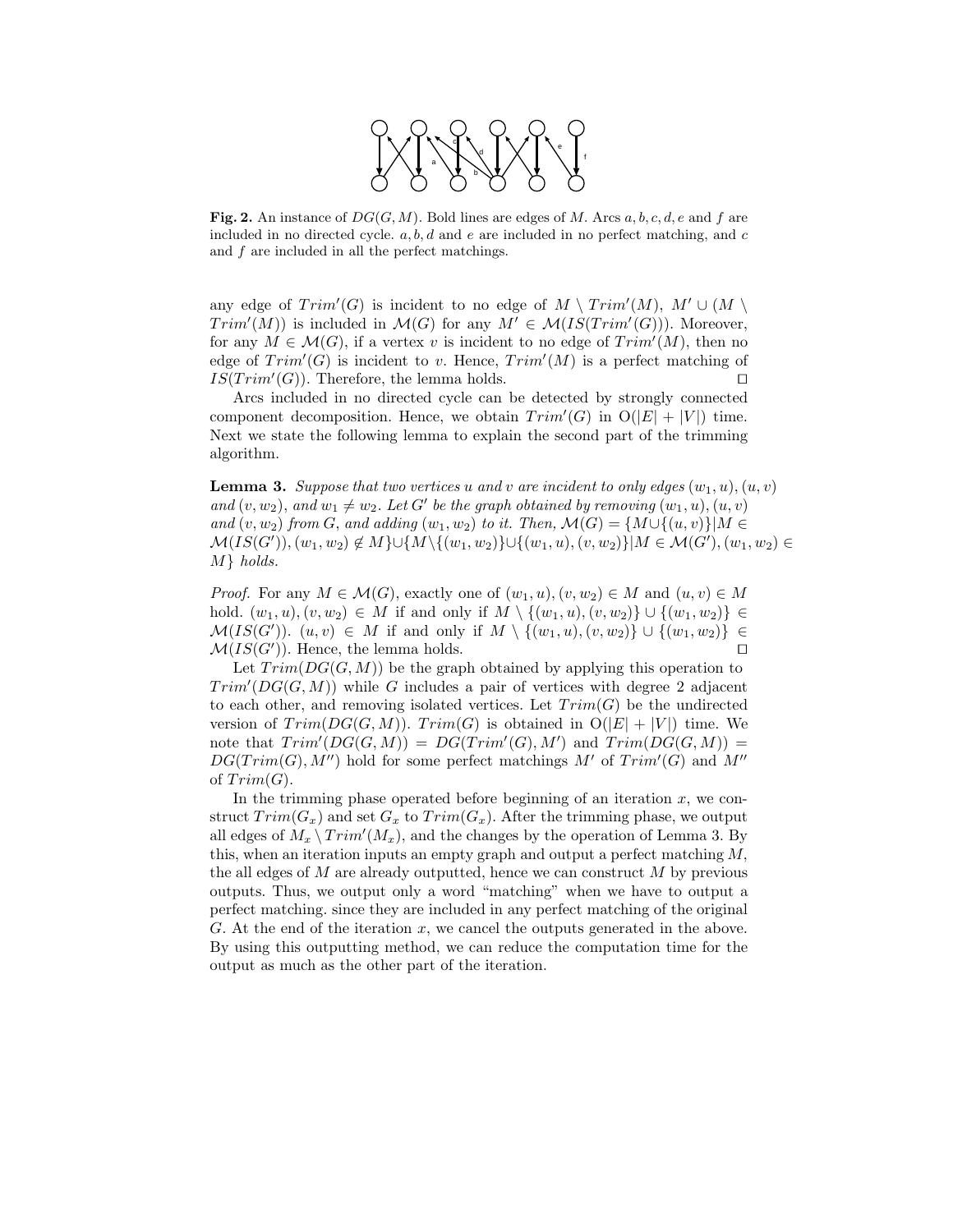Here we describe the trimming algorithm, inputting  $G, M$  and outputting  $Trim(G)$ .

#### **ALGORITHM** TRIMMING PERFECT MATCHING  $(G, M)$

**Step 1:**  $G := G \backslash$  (edges corresponding to arcs included in no directed cycle of  $DG(G, M)$ )

**Step 2: If** ( u and v are incident to only edges  $(w_1, u), (u, v)$  and  $(v, w_2)$ , and  $w_1 \neq w_2$ )

**then**  $E := E \setminus \{(w_1, u), (u, v)(v, w_2)\} ∪ (w_1, w_2)$ ; **Go to Step 2** 

#### **Step 3 Output** G

In a trimming and balancing algorithm, we operate the trimming phase for the generated subproblem before generating a recursive call, hence we assume that the input graph G in each iteration satisfies  $G = Trim(G)$ . This assumption gives a lemma. Let  $cc(G)$  be the number of connected components of G, and  $f(G)$ be  $|E| - |V| + cc(G)$ .

**Lemma 4.**  $|\mathcal{M}(G)| \ge f(G) \ge |E|/5$ .

*Proof.* To prove the lemma, we estimate the lower bound of the number of directed cycles in  $DG(G, M)$ . For a strongly connected component  $D_i = (V_i, E_i)$ of  $DG(G, M)$ , we set a graph  $C = (V_C, E_C)$  to a directed cycle of  $D_i$ . The number of directed cycles in C is  $|E_C| - |V_C| + 1$ . If  $E_i \setminus E_C \neq \emptyset$ , then the graph  $(V_i, E_i \setminus E_C)$  contains a directed path  $P = (V_P, E_P)$  whose endpoints are both included in  $C$  and whose internal vertices and edges are not in  $C$  since  $D_i$  is strongly connected. P satisfies  $|E_P \setminus E_C| - |V_P \setminus V_C| = 1$ . By adding P to C, at least one directed cycle including  $P$  is generated since  $C$  is strongly connected. This addition does not make C non-strongly connected.  $|E_C| - |V_C| + 1$  increases only one by this addition. Hence, when  $E_C = E_i$  holds, we have that the number of directed cycles in  $D_i$  is at least  $|E_i| - |V_i| + 1$ . Therefore,  $DG(G, M)$  includes at least  $\sum_{i=1}^{cc(Trim(G))}(|E_i| - |V_i| + 1) = |E| - |V| + cc(G) = f(G)$  directed cycles.

If  $D_i$  is a directed cycle with length 2, then  $|E_i| - |V_i| + 1 = 1 > 0.2|E_i|$ . If  $D_i$  is not a directed cycle with length 2,  $D_i$  does not include consecutive vertices with degree 2. Hence,  $|E_i| \geq 1.25|V_i|$  holds, and we have  $|E_i| - |V_i| + 1 = 0.2|E_i|$ . Therefore,  $f(G) \geq 0.2|E_t|$ .

From this lemma, we can see that  $G_x$  has at least  $f(G_x)$  perfect matchings, thus  $D(x) \ge f(G_x)$ . Since the trimming phase and the balancing phase explained in below takes only  $O(|E_x|)$  time, we have  $\hat{t}(\mathcal{T}) = O(1)$ . Next we explain the balancing phase. In the balancing phase, we select edge sets  $E_1$  and  $E_2$  such that  $f(T\text{rim}(G \setminus E_i)) \geq f(G)/4 - 2.$ 

If connected components  $D_1, ..., D_k$  of  $G$  are at least two, there exists  $D_i$ satisfying  $f(D_j) \leq f(G)/2$ . Since  $f(G) = \sum_{i=1}^{k} f(D_i)$ , any subsets  $E_1$  and  $E_2$ of edges incident to a vertex of  $D_i$  satisfies  $\overline{f(Trim(G \setminus E_i))} \ge f(G)/4$ .

In the case that  $G$  is connected, we get  $E_1$  and  $E_2$  by partitioning edges incident to a vertex  $r \in V_2$ . If  $f(T \text{rim}(G \setminus E_i)) \geq f(G)/4$  does not hold, then we re-select  $E_1$  and  $E_2$ . Suppose that  $f(T \, r \, \text{im}(G \setminus E_2)) < f(G)/4$ . Let M be a perfect matching of G including an edge  $e^* \in E_1$ . In  $DG(G, M)$ , r is the head of  $e^*$  since  $e^* \in M$ . We denote the tail of  $e^*$  by r'. To re-select, we construct a directed graph  $DG'$  satisfying the following conditions.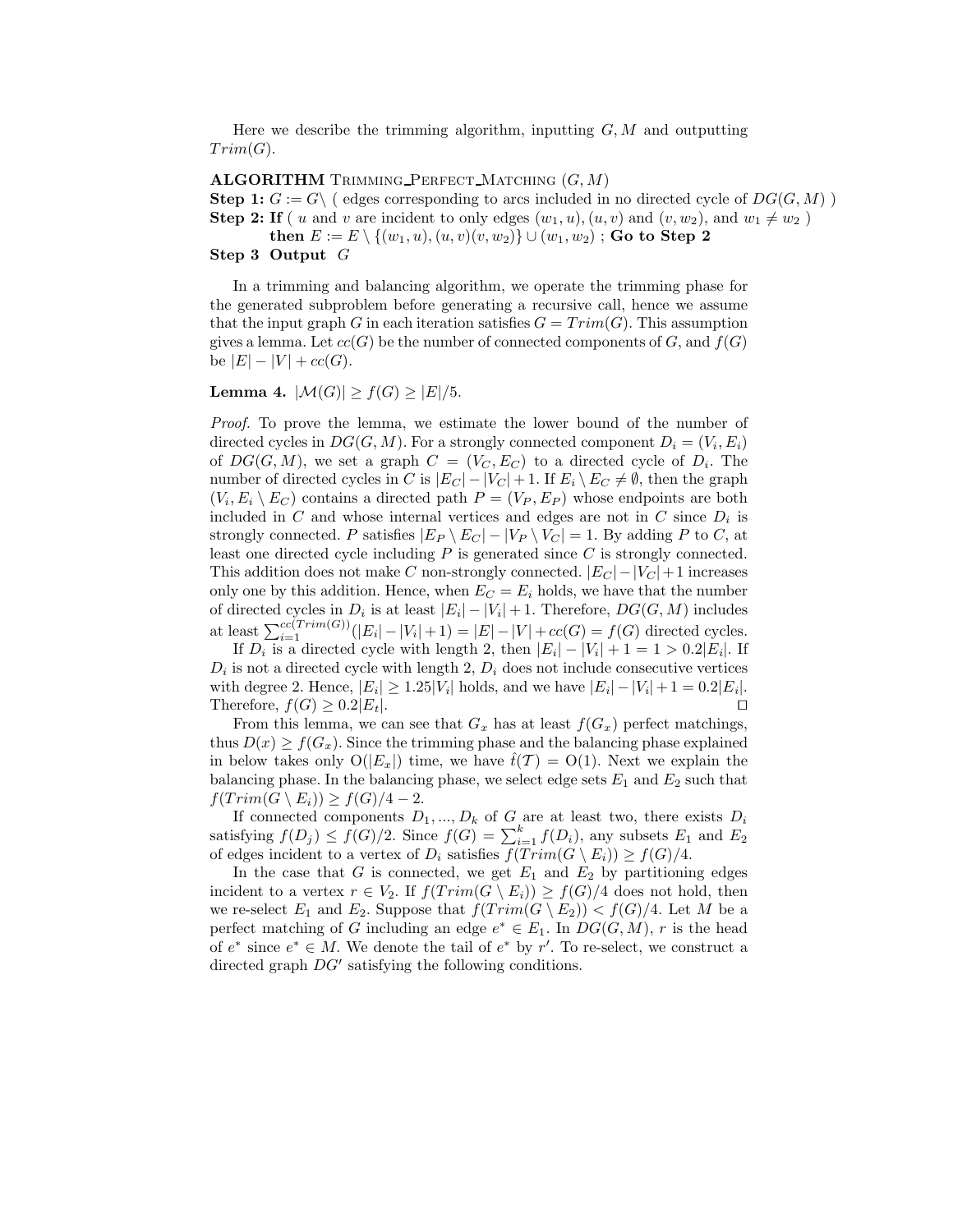

**Fig. 3.** An instance of *DG*': dotted lines are arcs of  $DG(G, M)$  not in  $DG'$ , and each dotted circle is  $DG'$ . dotted circle is *DG i.*

*Property 3.* There exists a directed subgraph  $DG'$  of  $DG(G, M)$  satisfying: (a) any directed cycle in  $DG'$  includes  $e^*$ ,  $(b)$  any arc e of  $DG'$  is included in a directed cycle, and

(c)  $f(DG') \geq 3f(G)/4$ .

*Proof.* Let  $D_i = (V_i, E_i)$  be each strongly connected component of  $DG(G \setminus$  $E_2, M$ , and E' be the set of the edges not included in any  $D_i$ . We denote the set of vertices in  $V_i$  which are heads of edges in E' by  $V H_i$ , and those which are tails of edges E' by  $VT_i$ . Since  $DG(G, M)$  is strongly connected,  $V H_i, VT_i \neq \emptyset$ . Here we obtain  $DG'_i$  by the following operations for each *i*.

(1) Choose a vertex  $v \in VH_i.$  Set  $DG'_i = (V'_i, E'_i)$  to  $(\{v\}, \emptyset)$ 

(2) If there exists a vertex  $u \in VT_i \setminus V'_i$ , then find a directed path P from a vertex of  $V_i'$  to u such that all internal vertices of P are not included in  $V_i'$ , add P to  $DG_i'$ , and go to (2).

(3) If there exists a vertex  $u \in VH_i \setminus V'_i$ , then find a directed path P from u to a vertex of  $V_i'$  such that all internal vertices of P are not included in  $V_i'$ , add P to  $DG'_i$ , and go to (3).

Here we set  $DG'$  to  $(\bigcup V'_i, E' \cup \bigcup E'_i)$ . Since any arc of E' is included in only directed cycles of  $DG(G, M)$  including  $e^*$ , and  $(V_i, E_i)$  includes no directed cycle, we can see that any directed cycle of  $DG'$  includes  $e^*$ , thus  $DG'$  satisfies (a). Since any vertex  $v$  of  $DG'$  is the tail of an arc of  $DG'$ , and is also the head of an arc of  $DG'$ , we can see that  $DG'$  includes directed paths from v to r and r to v. Hence,  $DG'$  satisfies (b).

Since removals of isolated vertices does not change the value of  $f$ , we have  $f(H) = f(IS(H))$  for any graph H. Since  $f(G) = f(G')$  holds in Lemma 3, we have  $f(Trim'(H)) = f(Trim(H))$  for any graph H. Thus, from  $|E'_{i}| - |V_{i}| +$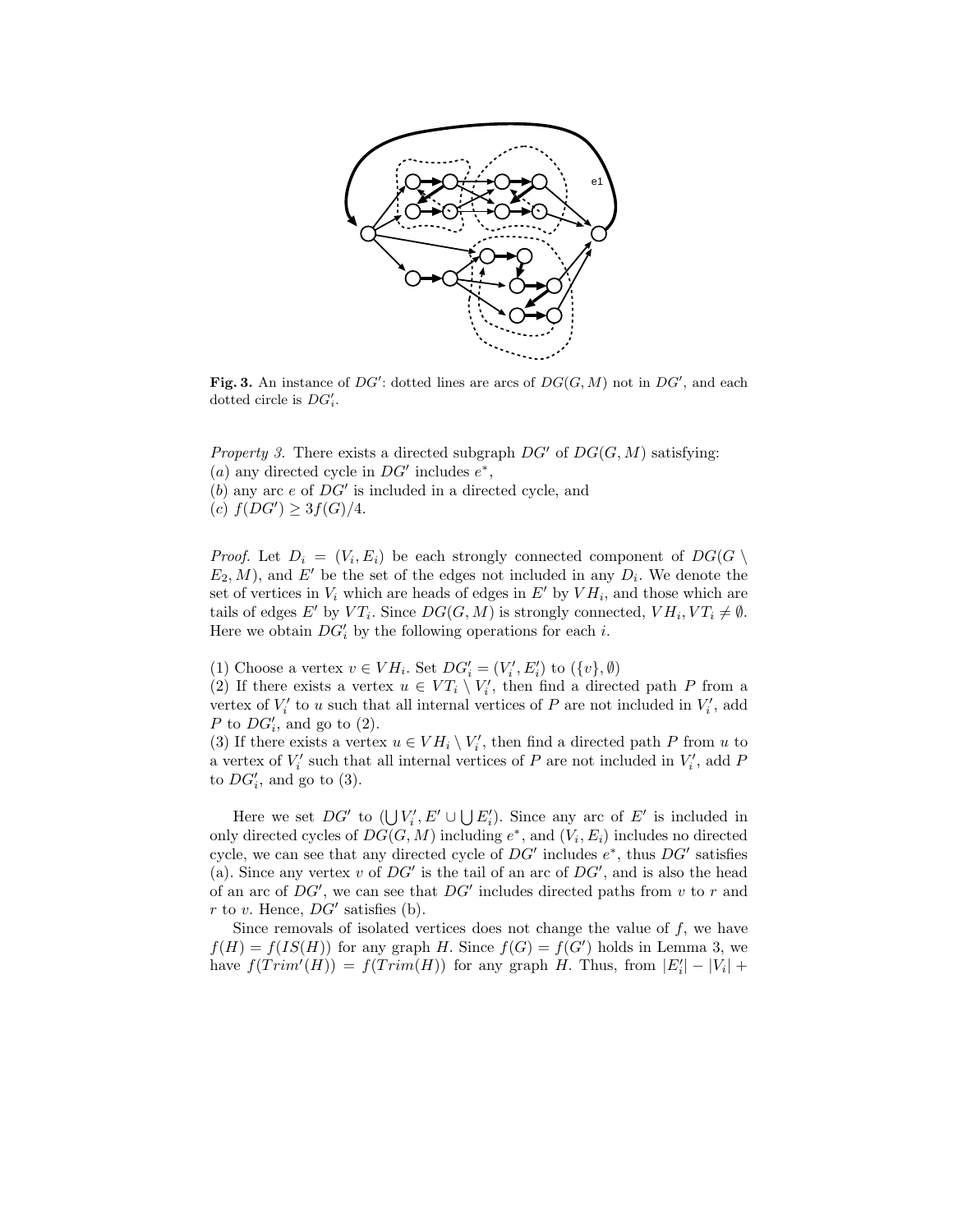$cc((V_i, E'_i)) \ge 0$  and  $cc((V, E' \cup \bigcup E'_i)) \ge \sum cc((V'_i, E'_i)) - cc(Trim(G \setminus E_2)) + 1$ ,  $DG'$  satisfies  $(c)$  from the following inequation.

$$
f(DG') = f((V, E' \cup \bigcup E'_i))
$$
  
\n
$$
= |E'| + (\sum |E'_i|) - |V| + cc((V, E' \cup \bigcup E'_i))
$$
  
\n
$$
\geq |E'| + (\sum |E'_i| - |V_i| + cc((V_i, E'_i))) - cc(Trim(G \setminus E_2)) + 1
$$
  
\n
$$
\geq |E'| - cc(Trim'(G \setminus E_2)) + 1
$$
  
\n
$$
= |E'| - (f(Trim'(G \setminus E_2)) - (|E| - |E'|) + |V|) + 1
$$
  
\n
$$
= |E| - |V| + 1 - f(Trim'(G \setminus E_2))
$$
  
\n
$$
= f(G) - f(Trim'(G \setminus E_2))
$$
  
\n
$$
\geq 3f(G)/4. \Box
$$

Let  $d'(v)$  be the out-going degree of v in  $DG'$ , which is the number of arcs of  $DG'$  whose tails are v. We note that  $f(DG') = cc(DG') + \sum_{v \in V'} (d(v) - 1)$ where V' is the vertex set of DG'. This holds for any directed graph. Let  $Q$ be a directed path from  $r$  to  $r'$  including a maximum out-going degree vertex w of DG'. Note that  $w \neq r'$  since  $d'(r') = 1$ . Let T be a directed spanning tree of  $DG'$  including Q whose root is r. For a vertex  $v \in T$ , we recall that  $D(v)$  is the set of all the descendants of v. We note that v is a descendant of v. We also denote the set of all the arcs whose tails are v by  $L(v)$ , and the set of all the arcs whose tails are in  $D(v)$  by  $L(D(v))$ . For an arc set  $F \subseteq L(v)$ , we define  $D(F) = \{v\} \cup \bigcup_{(v,v') \in F} D(v')$ , and  $L(D(F)) = F \cup \bigcup_{(v,v') \in F} L(D(v'))$ .  $|L(D(r))| - D(r) \geq 3f(G)/4$  holds. Since w is not a leaf of T, any leaf v of T satisfies  $d'(v) \leq \sum_{v \in V'} d(v)/2$ , hence  $|L(D(v))| - D(v) \geq 3f(G)/4$  holds. By using this, we re-construct  $E_1$  and  $E_2$  as follows.

- (1) Find a vertex v<sup>\*</sup> such that  $|L(D(v^*))| |D(v^*)| \geq 2f(G)/4$ , and  $|L(D(u))| - |D(u)| < 2f(G)/4$  for any child u of v<sup>\*</sup>.
- (2) If an edge  $e \in L(v^*)$  satisfies  $L(D({e})) \ge f(G)/4$ , then we set  $E_2$  to  ${e}$ . If not, we add an arc of  $L(v)$  to  $E_2$  iteratively until  $|L(D(E_2))| - |D(E_2)| \ge f(G)/4$ .

The obtained  $E_2$  satisfies  $|L(D(E_2))|-|D(E_2)| < 2f(G)/4$ . Since  $|L(D(L(v^*)))|$  $|D(L(v^*))| \ge |L(D(v^*))|-|D(v^*)|$ ,  $E_2 \ne L(v^*)$ . Let  $E_1$  be the set of edges incident to  $v^*$  and not included in  $E_2$ . Then, the following lemma holds.

**Lemma 5.**  $E_1$  *and*  $E_2$  *satisfy*  $f(T\text{rim}(G\backslash E_1)) \ge f(G)/4-2$ ,  $f(T\text{rim}(G\backslash E_2)) \ge$  $f(G)/4-2$ .

*Proof.* First, we show  $f(T \text{rim}(G \setminus E_2)) \geq f(G)/4 - 2$ . Let e be an arc whose tail v is in  $V \setminus D(E_2)$ , and C be a directed cycle of  $DG'$  including e. Suppose that C includes an arc of  $E_2$ . Since  $DG'$  includes only directed cycles including  $e^*$ , at most one arc of  $E_2$  is included in C. We obtain a directed cycle including no arc of  $E_2$  as follows.

(1) If a directed r-v path in C includes an arc of  $E_2$ , we replace the path of  $C$  by the directed  $r$ -v path of  $T$ .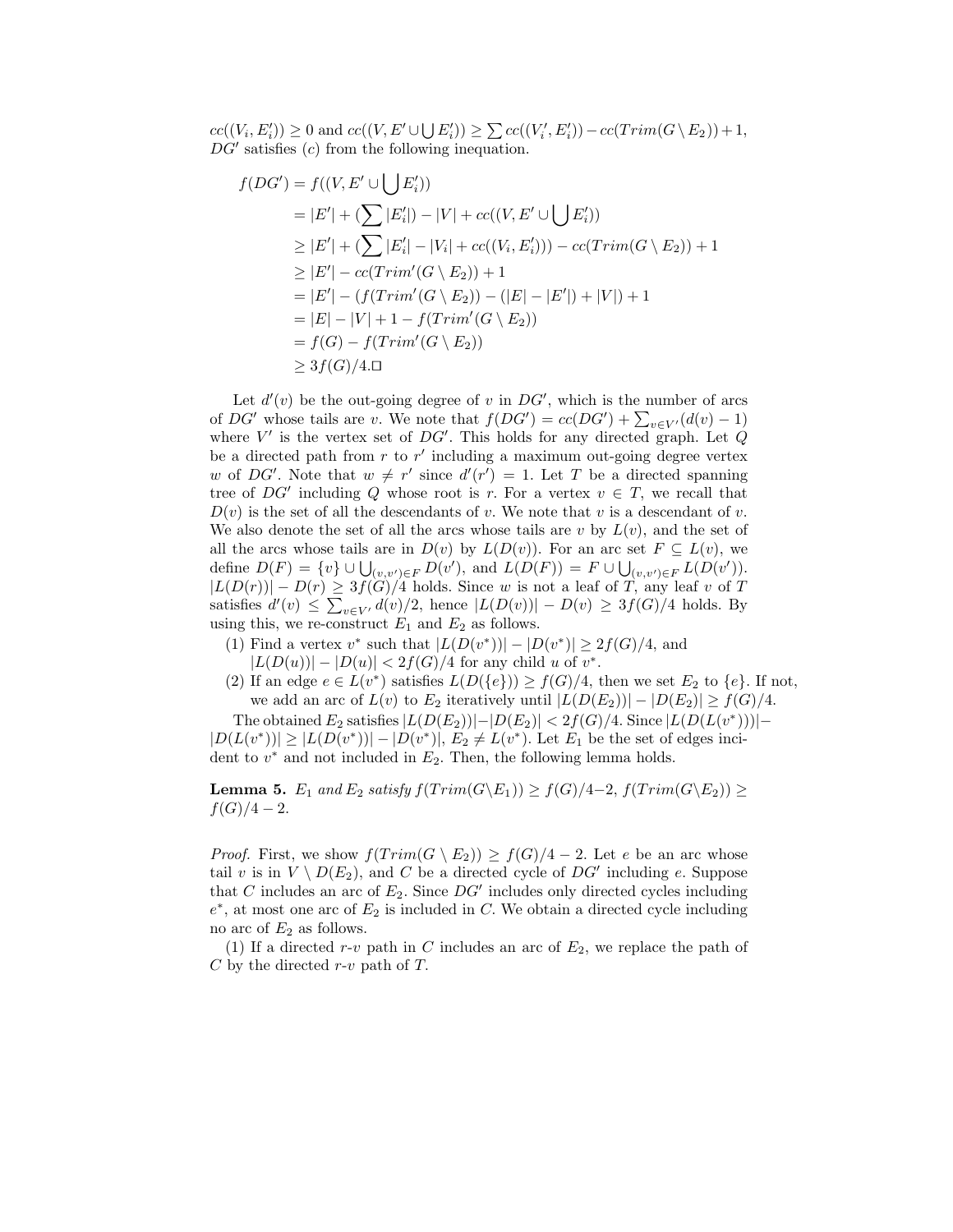

**Fig. 4.** An instance of re-selected  $E_1 = \{f_1, f_2\}$  and  $E_2 = \{f_3, f_4\}$ . The circle is a subgraph with a large number of arcs.

(2) If a directed v-r path of C includes an arc of  $C_1$ , we replace the directed  $v^*$ -r path of C by a directed  $v^*$ -r path including an arc of  $E_1$ . We note that the directed path exists since  $L(v^*)$  includes at least one arc of  $E_1$ .

Therefore, e is included in  $Trim'(DG(G \setminus C_1, M))$ . From this, the out-going degree of v in  $Trim'(DG(G \setminus E_2, M))$  is  $d'(v)$ . Similarly, the out-going degree of  $v^*$  in  $Trim'(DG(G \setminus E_2, M))$  is  $|E_1| - 1$ . Thus,

$$
f(Trim(G \setminus E_2)) = f(Trim'(DG(G \setminus E_2, M)))
$$
  
\n
$$
\geq 1 + ((|E_1| - 1) - 1) + \sum_{v \in V \setminus D(E_2)} (d'(v) - 1)
$$
  
\n
$$
= f(DG') - 2 - (|E_2| + \sum_{v \in D(E_2) \setminus \{v^*\}} (d'(v) - 1))
$$
  
\n
$$
\geq 3f(G)/4 - 2 - (|L(D(E_2))| - |D(E_2)|)
$$
  
\n
$$
\geq f(G)/4 - 2.
$$

We next show that  $f(Trim'(DG(G \setminus E_1, M'))) \ge f(G)/4 - 2$ . Suppose that C is an alternating cycle respect to M including an edge of  $E_2$  and M' is the perfect matching obtained by C from M.

If an arc e of  $DG(G, M)$  satisfies the following two conditions, then  $G \setminus E_1$ contains both perfect matchings including  $e$ , and those not including  $e$ , hence  $e$ is included in  $Trim'(DG(G \setminus E_1, M')).$ 

(1) There exists a directed cycle in  $DG(G, M)$  including e and an arc of  $E_2$ .

(2) There exists a directed cycle in  $DG(G, M)$  including an arc of  $E_2$  and not including e.

Any arc e of  $L(D(E_2))$  satisfies (1). If e is not included in C, then e satisfies (2) from the existence of C. Let B be the set of arcs of  $C \cap L(D(v^*))$  not included in  $Trim'(DG(G \setminus E_1, M'))$ , and  $d''(v)$  be the out-going degree of v in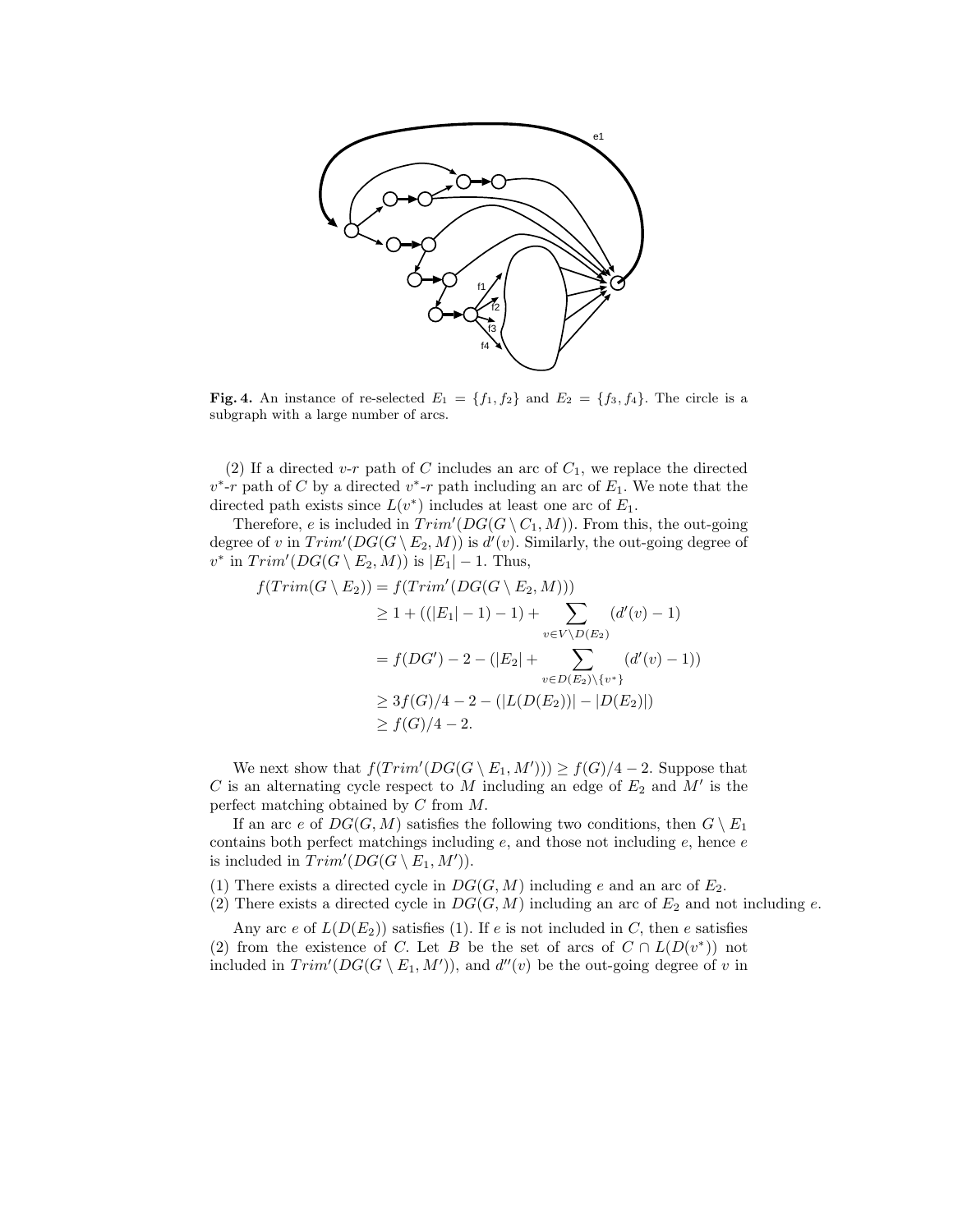$Trim'(DG(G \setminus E_1, M'))$ . For  $v \in D(E_2) \setminus \{v^*\}, d''(v) = d'(v) - 1$  if v is the tail of an arc of B, and  $d''(v) = d'(v)$  otherwise. Similarly, we can see  $d''(v^*) \ge |E_2| - 1$ .

Since any arc of B is included in no directed cycle of  $Trim'(DG(G\backslash E_1, M'))$ , each strongly connected component on which an arc of B has its tail is distinct. Hence, we have  $cc(Trim'(DG(G \setminus E_1, M'))) \geq |B|$ . From these, we obtain

$$
f(Trim(G \setminus E_1, M'))
$$
  
=  $f(Trim'(DG(G \setminus E_1, M')))$   
 $\geq cc(Trim'(DG(G \setminus E_1, M')))+ \sum_{v \in D(E_2)} (d''(v) - 1)$   
=  $cc(Trim'(DG(G \setminus E_1, M')))+(|E_2| - 1) - 1 + \sum_{v \in D(E_2) \setminus \{v^*\}} (d'(v) - 1) - |B|$   
=  $cc(Trim'(DG(G \setminus E_1, M')))+(|L(D(E_2))| - |B| - 1) - |D(E_2)|$   
 $\geq |L(D(E_2))| - |D(E_2)| - 1$   
 $\geq f(G)/4 - 1. \square$ 

We describe the framework of our balancing phase as follows.

**ALGORITHM** BALANCING PERFECT MATCHING  $(G, M)$ **Step 1:**  $r := (a \text{ vertex of strongly connected component with the minimum value of } f)$ **Step 2:**  $E_1 :=$ (the set composed of an edge  $e^*$  incident to r) **Step 3:**  $E_2 :=$ (the set of edges incident to r except for  $e^*$ ) **Step 4:** If  $(f(T\text{rim}(G \setminus E_i)) \leq f(G)/4)$  then **Step 5:** Construct DG **Step 6:**  $E_2 := ($  a subset of  $L(r)$  with  $f(G)/4 \leq |L(D(E_2))| - |D(E_2)| \leq 2f(G)/4$ **Step 7:**  $E_1 :=$ (the set of edges incident to r and not included in  $E_2$ ) **Step 8: End if Step 9 Output**  $E_1, E_2$ 

Adding this balancing algorithm, we describe our trimming and balancing algorithm.

**ALGORITHM** ENUM PERFECT MATCHINGS ITER  $(G, M)$ **Step 1: If** G includes no edge, then **output** "matching" ; **return Step 2:**  $E_1, E_2 := BALANCING\_PERFECT\_MATCHING (G, M)$ **Step 3:**  $C := a$  directed cycle of  $DG(G, M)$ **Step 4:**  $M' :=$  the perfect matching obtained by C from M **Step 5: For**  $i := 1$  **to** 2 **do Step 6:**  $G := \text{TRIMMING-PERFECT\_MATCHING } (G \setminus E_i, M)$ **Output** all edges of M not included in G **Step 8:** Call ENUM\_PERFECT\_MATCHINGS\_ITER  $(G, Trim(M))$ <br>**Step 9:** Output "delete" and all edges of M not included in G **Output** "delete" and all edges of  $M$  not included in  $G$ **Step 10:** Recover the original G by doing the reverse operation of **Step 6 Step 11: End for**